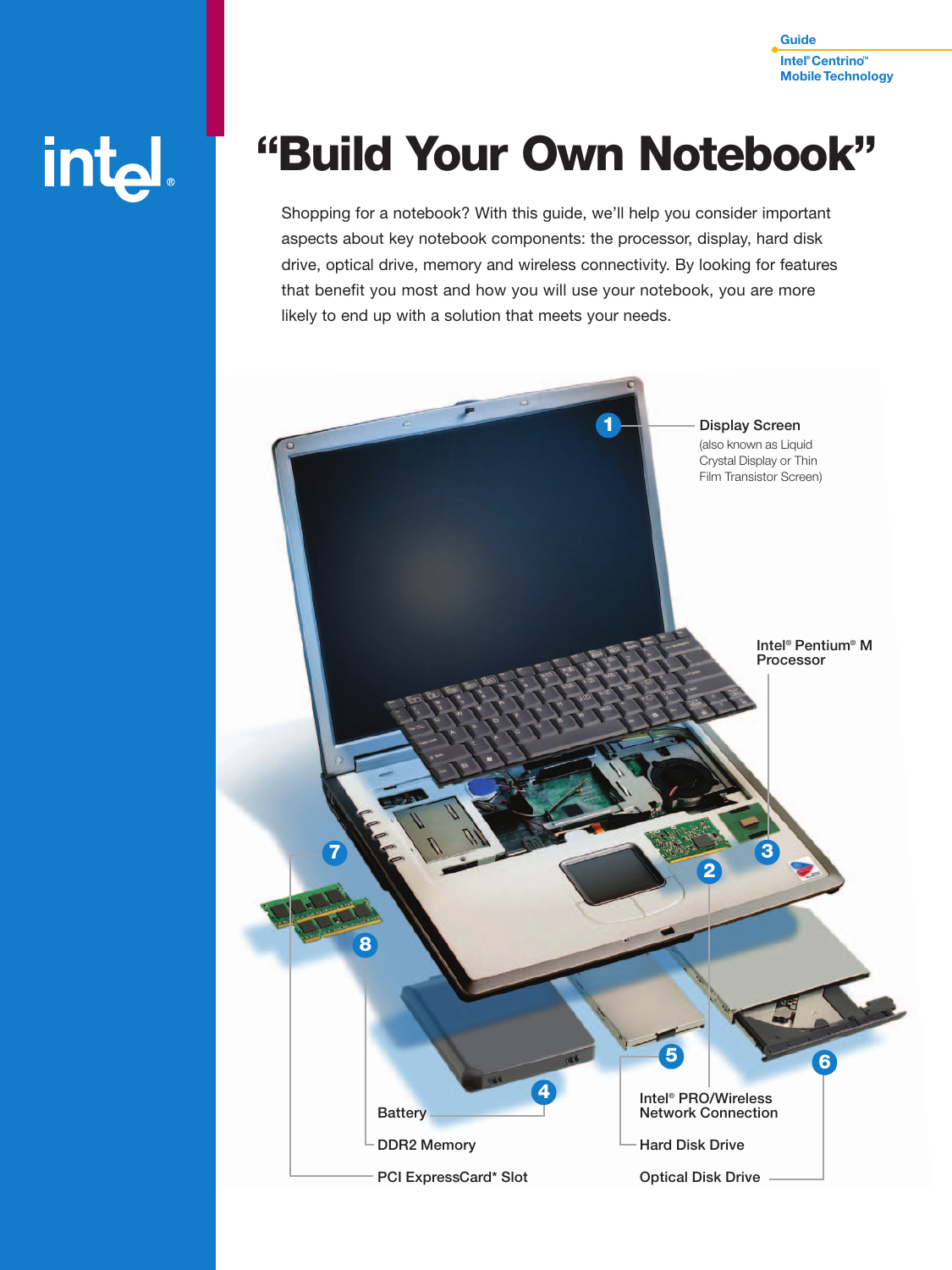

**Today's most advanced notebooks use Intel®Centrino™ mobile technology that combines the Intel® Pentium® M processor, Mobile Intel® 915 Express chipset family or Intel® 855 chipset family, and Intel® PRO/Wireless Network Connection family. It features fully integrated wireless LAN capability+ and delivers excellent mobile performance while enabling great battery life in lighter, easier-to-carry notebook. Choose Intel Centrino mobile technology based notebooks for your most demanding applications – be it for business tasks, personal use, entertainment, or used as a high-performance, mobile workstation for developers and gamers.**



#### **Processor**

Choose the processor that keeps you going at your most demanding tasks with technologies that enhance your computing experience.

The Intel® Pentium® M processor provides performance for processing-intensive applications, gaming, and entertainment. Choose a processor with a 400 MHz system bus or a 533 MHz system bus for faster and higher system performance. These processors, with suspend and power-saving technologies, help increase battery life, enabling you to work and play longer. Also, processors with Intel SpeedStep® technology better match processor performance to the application's demand.

The Intel® Celeron® M processor offers notebook value and performance for typical home and business computing tasks, such as document creation, e-mail and surfing the Web.

#### **Display**

The display is the largest consumer of power in a notebook – look for technologies that help conserve battery life, such as Intel® Display Power Saving Technology (DPST).

Display screens usually come in 12.1", 14.1", 15", 15.4" and 17" sizes. Smaller or standard displays are good for people always on the go, while wide screens are usually better for enjoying rich gaming experiences and digital entertainment. More pixels in the screen generally let you see more detail, so, choose the display resolution for your most graphically demanding uses.

#### **Hard Disk Drive**

Hard disk drive capacity usually ranges from 20 GB to as high as 100 GB and can increase with advances in HDD technology. Smaller hard disk drives are good for storing typical business and personal documents and e-mail. Bigger drives handle music files, pictures, and video files that require much more space. The speed of the drive – 5400 or 7200 RPM – is important, too. Programs that frequently access the drive run better on a faster drive. Select a hard disk drive interface to match your notebook use: ATA is economical and good for small files; Serial ATA works faster and is a benefit for users that often use larger files, such as digital pictures, animation and video.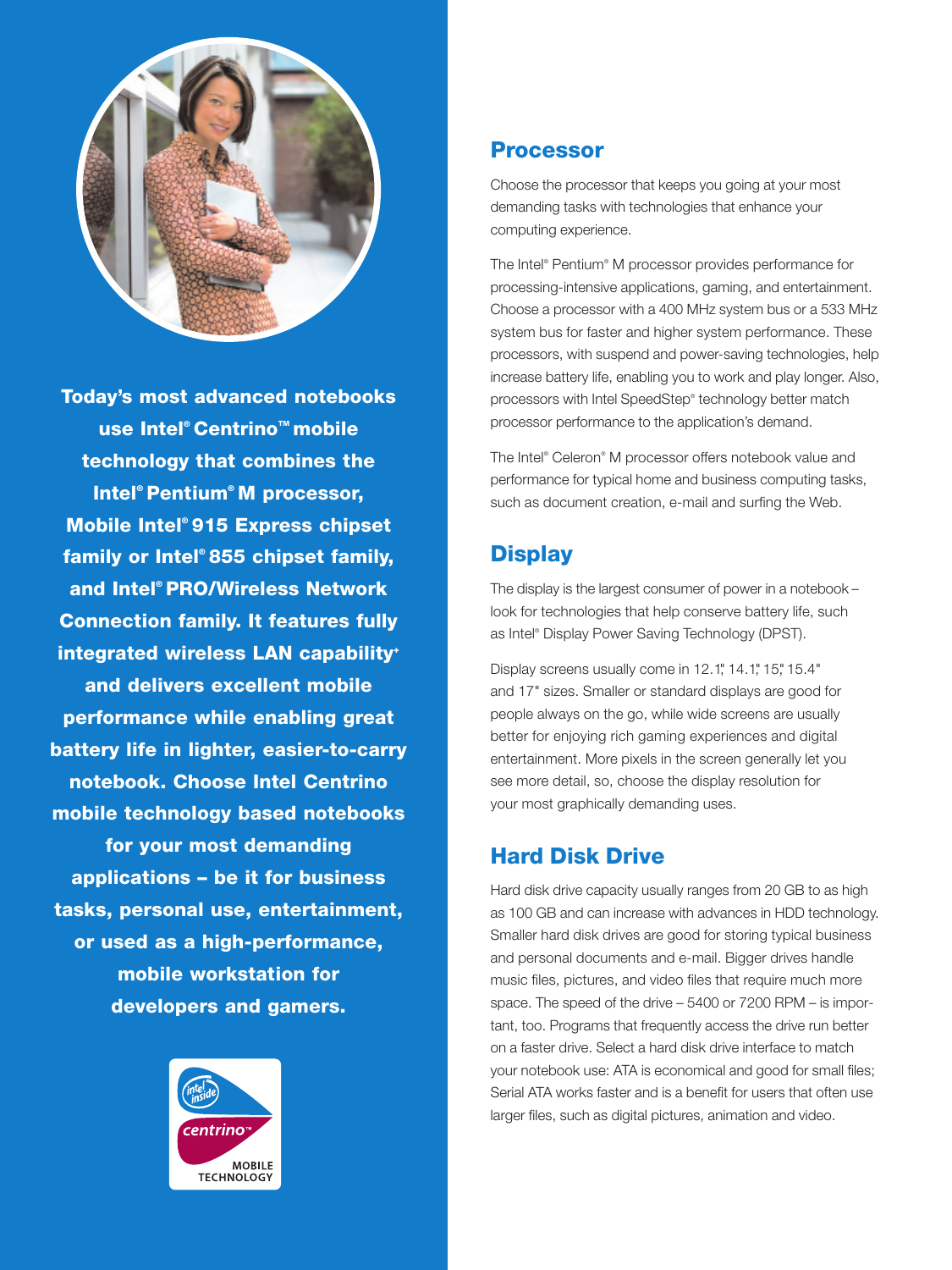### **Optical Disk Drive**

DVDs have 5 times the capacity of CDs. If you only want to play music CDs and access data CDs, a CD-R (reader) drive is an economical choice. DVD drives play movies and music or data CDs. Combo drives – DVD/CD-RW (reader/writer) and DVD-R (recorder)/CD-RW – let you read and burn CDs and DVDs, personalizing your music, creating DVDs for work and home, and archiving large files, such as home movies.

#### **Memory**

Faster and higher-capacity memory enhances computer performance, especially for graphic-intensive applications and large files. DDR2 memory is faster than standard DDR. Dual-channel technology enhances performance even further. Combining the fastest, dual-channel memory and an Intel® Pentium® M processor with a 533 MHz system bus gives you outstanding performance for most applications.

#### **Wireless Connectivity**

Wireless networks use radio waves instead of cables to transmit and receive information. Having the integrated Intel® PRO/Wireless Network Connection solution keeps your PC card slots free for other uses. It offers products based on 802.11a, 802.11b, and 802.11g wireless network standards for great flexibility in accessing wireless networks. Integrated solutions also can offer larger, more enhanced antennas for improved connections to wireless networks.

#### **PCMCIA (PC card) and ExpressCard\***

The PC card slots expand notebook functionality. The ExpressCard\* connection provides additional highperformance functionality – ask your local system integrator when these ExpressCard products become available.

|                           | <b>Model 1</b> |  | <b>Model 2</b> |
|---------------------------|----------------|--|----------------|
| Model Name                |                |  |                |
| <b>LCD Size</b>           |                |  |                |
| <b>Upgrade Options</b>    |                |  |                |
| Processor                 |                |  |                |
| Memory                    |                |  |                |
| HDD                       |                |  |                |
| $\mathsf{ODD}$            |                |  |                |
| <b>Warranty Services</b>  |                |  |                |
| <b>Additional Battery</b> |                |  |                |
| <b>WLAN Routers</b>       |                |  |                |
| PCI ExpressCards*         |                |  |                |
| Other Accessories         |                |  |                |
| <b>Other Services</b>     |                |  |                |